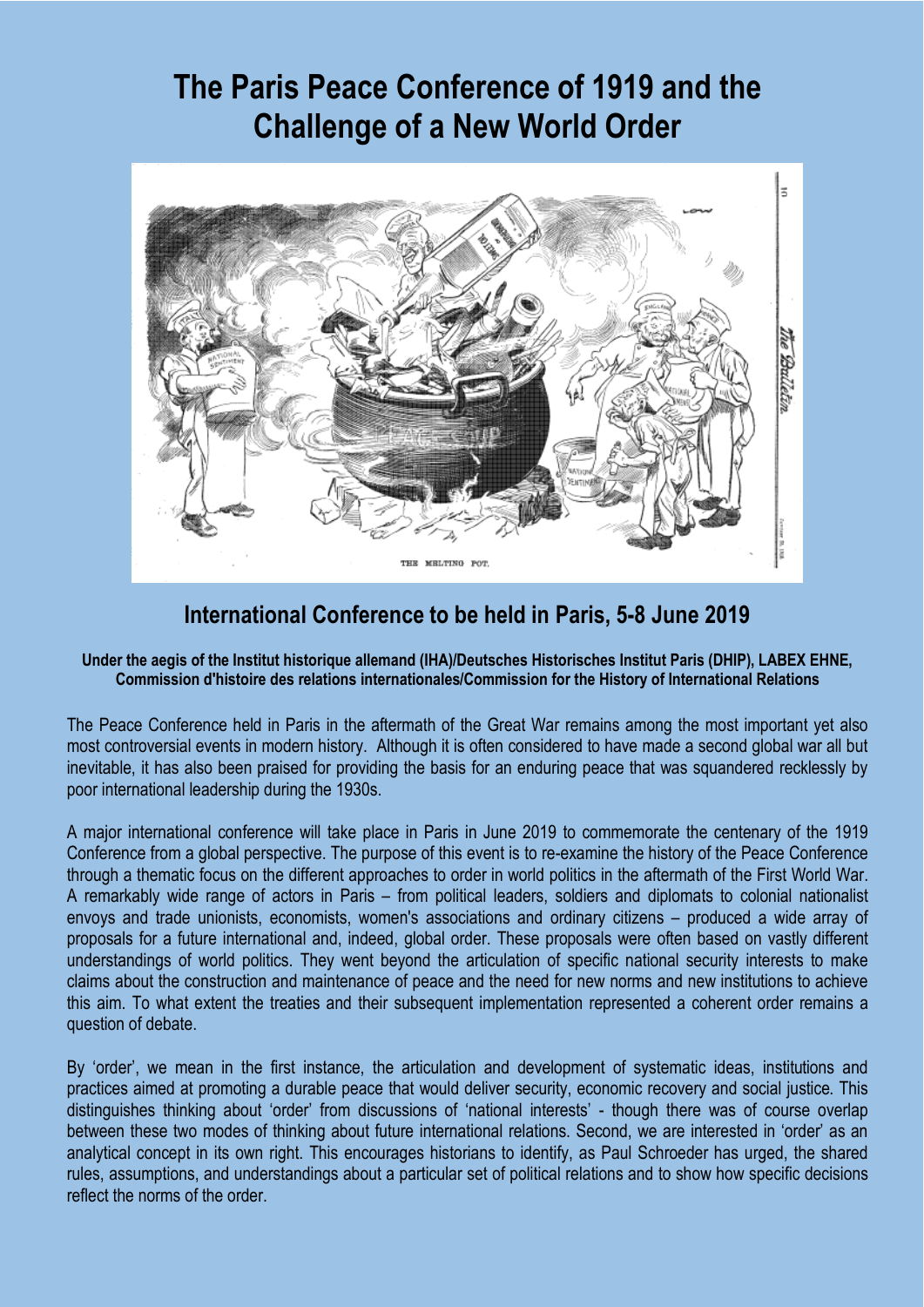Emphasising the preoccupation of peace-makers with the problem of world order broadens the scope of the familiar questions and debates that have dominated the literature on the Peace Conference. It also opens the way for posing new questions and for thinking about more familiar questions in new ways. We therefore invite papers addressing the following questions:

- 1) What were the different conceptions of political, economic and social order advocated at the Paris Conference? What was the relationship between different ideas about the international order, such as a system based on national self-determination and one based on the rule of law? Were there broad overarching conceptions of an international order, such as liberal or socialist internationalism, that could accommodate more narrowly focused ideas such as free trade or labour rights? How did people conceive of the relationships between self-interest and order? What role did power politics play in conceptions of international order? Were the absentees from Paris – notably the Germans and the Bolsheviks – able to shape the debate about the emerging international order?
- 2) What were the origins of these different ideas about order? Why was there such an interest in the systematic development of particular orders both during and after the war? Who produced ideas about order, and why? What was in particular the role of NGOs and ordinary citizens? Can an approach based on different 'generations' of international actors illuminate this problem in new ways? Was the idea of 'order' a reaction to international politics before and during the war? Or did it represent a continuity with certain strands of thinking about international politics that pre-dated the outbreak of war in 1914? What was the relationship between the articulation of war aims and ideas about post-war order?
- 3) To what extent did contending visions of an international order shape the peace treaties? Did the organization and proceedings of the Conference reflect tensions between the national, the regional and the global? What was the role of regional orders in shaping broader conceptions of a new world order? To what extent did discourses concerning new regional orders reflect fundamental changes in the conceptualization of world politics? To what extent were they a repackaging of the more familiar themes of empire or spheres of influence?
- 4) How were the peace treaties legitimated to domestic and international audiences? Were subsequent negotiations on the implementation and revision of the peace treaties shaped by the profound debates about international politics that took place before and during the Peace Conference? Were conceptions of international order systematically subordinated to concerns about national security? Conversely, to what extent can it be argued that the Paris Peace Conference produced or contributed to a *disorder* in European politics that led ultimately to the Second World War?
- 5) What was the impact of the Paris Peace Conference on views of world order based on gender, class and race? How did women, workers and colonial subjects respond to the peace conference and what was its impact on the emergence of alternative voices in international affairs? Whose voices were heard at Paris in 1919 and whose remained silent or were silenced?
- 6) What political and diplomatic practices were implied in these various conceptions of international order? To what extent did these practices shape the course of international relations after 1919? Did the intellectual debate and political experience of the Paris Peace Conference play a role in shaping a future generation of leaders (such as Jean Monnet and John Foster Dulles)?

#### **Paper proposals**

The Conference organizers aim to ensure the conference provides a global perspective on the Paris Peace Conference. We are therefore particularly keen to receive proposals from scholars working on topics pertaining to the non-western world. The organisers anticipate securing limited financial resources to support delegates' participation in the conference.

#### **The conference languages will be English and French**

Regardless of language, all proposals will receive serious consideration.

#### **The deadline for paper proposals is: 1 June 2018**

Please send your proposal (abstract in English or French of no more than 500 words) and short CV to Axel Dröber: [ADroeber@dhi-paris.fr.](mailto:ADroeber@dhi-paris.fr)